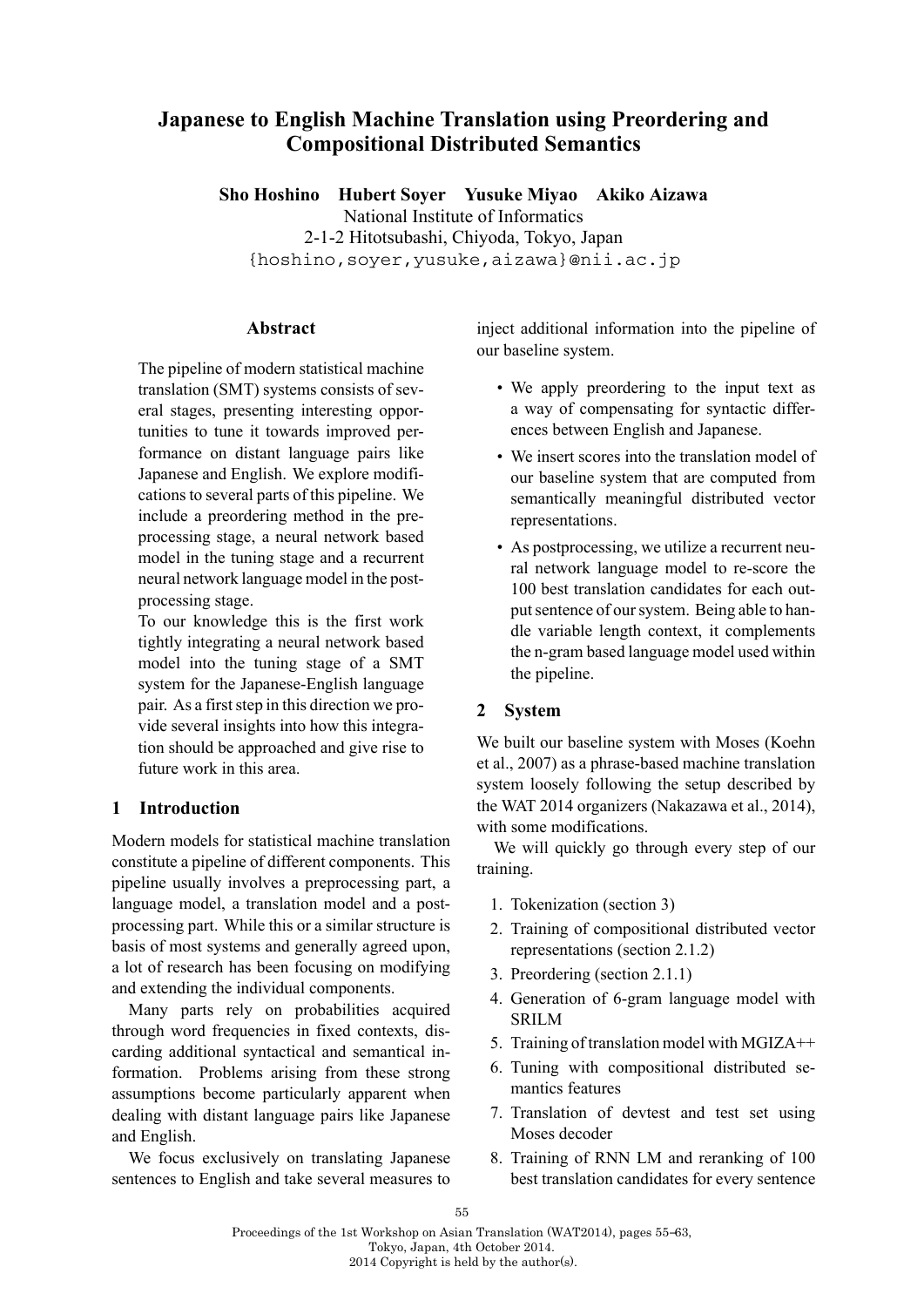9. Evaluation of final output through BLEU and RIBES scores and submission to WAT 2014 human evaluation

## **2.1 Extensions**

In the following, we will describe the modifications to our baseline system. They are grouped into three parts, one part describing the preordering of the Japanese input text, the second part explaining the integration of a neural network based distributed compositional semantics model and lastly, the reranking of the translation candidates for each sentence using a recurrent neural network language model.

### **2.1.1 Preordering Japanese Text**

We employ a preordering method for Japanese-to-English translation. We preorder the input text in the preprocessing stage to reduce the difference between the word order of the Japanese input sentence and the word order of the English target sentence.

Parts of a Japanese sentence can be scrambled/shuffled without changing the meaning of the sentence or making it grammatically incorrect. Therefore, one English sentence can potentially correspond to several shuffled variations of the same Japanese sentence.

Yoshida et al. (2014) show that normalizing the word order of Japanese sentences can benefit readability.

Taking scrambling into account not only increases readability, it also plays an important role in machine translation (Isozaki et al., 2014). Hayashi et al. (2013) were able to improve the results of statistical machine translation systems by generating English determiners in the Japanese input text and reordering its words. Kudo et al. (2014) applied preordering and generated zerosubjects to achieve state-of-the-art results on a web-text corpus.

We employ the preordering rules introduced in (Hoshino et al., 2014) to reduce order ambiguity in the Japanese input text. This method has achieved state-of-the-art results on the NTCIR patent corpus.

Following this method, we parse input sentences with the Japanese dependency parser KNP to obtain chunked<sup>1</sup> dependency and coordination labels corresponding to the dependency. After that, we

apply the following three rules: Rule 1 transforms each chunked sentence into a form that is more suitable for the preordering rules that follow this step. Rule 2 reorders entire chunks while Rule 3 reorders the words inside of every chunk resulting in the final reordered version of the sentence.

- **Rule 1 (chunking)** Given an input sentence with *l* chunks  $(input = c_1 \ c_2 \ ... \ c_l)$  we merge all coordinated chunks into one chunk  $(c_1 c_2 ... c_l \to c_1 c_2 ... c_m$  where  $m \leq l$ ). After that, we split punctuations<sup>2</sup> from chunks applying the following rules:
- **Rule 1-A** A chunk  $c_x(1 \lt x \leq m)$  will not be split when a predecessor chunk *cx−*<sup>1</sup> is a noun.
- **Rule 1-B** Even if Rule 1-A is applied to a chunk  $c_x$ , the chunk will be split into three new chunks (words,particle,punctuation) if this chunk ends with a particle<sup>3</sup> .
- **Rule 1-C** A chunk *c<sup>x</sup>* will always be split into words and punctuation when it ends with a punctuation.
- **Rule 2 (inter-chunk reordering)** After Rule 1 produced a new chunked sentence, all of the *n* chunks between punctuations  $(c_1 \ c_2 \ ... \ c_n)$ where  $c_x(1 \leq x \leq n)$  is not a punctuation) are reordered  $(c_1 \ c_2 \ ... \ c_n \rightarrow$ *w*<sup>1</sup> *... w*<sub>*q*−1</sub> *c*<sub>*i*</sub>−1</sub> *... c*<sub>1</sub> *w*<sub>*q*</sub> *c*<sub>*n*</sub> *... c*<sub>*i*+1</sub>), where a chunk  $c_i(1 \leq i \leq n)$  contains *q* words, ending with a particle word ( $c_i = w_1, ..., w_{q-1}w_q$ where  $w_q$  is a particle).
- **Rule 3 (intra-chunk reordering)** Given a chunk  $c_x$  which has *p* content words and *q* function words  $(c_x = w_1 ... w_p w_{p+1} ... w_{p+q}),$ we swap the content words and the function words, then reverse the function words  $(c_x = w_1 ... w_p w_{p+1} ... w_{p+q} \rightarrow$  $w_{p+q} \ldots w_{p+1} \, w_1 \ldots w_p$ .

Figure 1 illustrates how the introduced preordering rules are applied to an example sentence.

The sentence comprises 6 chunks two of which are labeled as coordinated by the KNP parser (表1と) and  $\boxtimes 2$ は).

Step 1 displays the basic, unaltered source sentence. In the second step the two coordinated

<sup>&</sup>lt;sup>1</sup>This chunk actually is a bunsetsu, a linguistic unit in Japanese, as used in (Yoshida et al., 2014)

<sup>2</sup>We only regard Japanese comma "、" or period "。" as punctuation.

<sup>&</sup>lt;sup>3</sup>We only consider the Japanese topic case marker particles "ga" and "ha".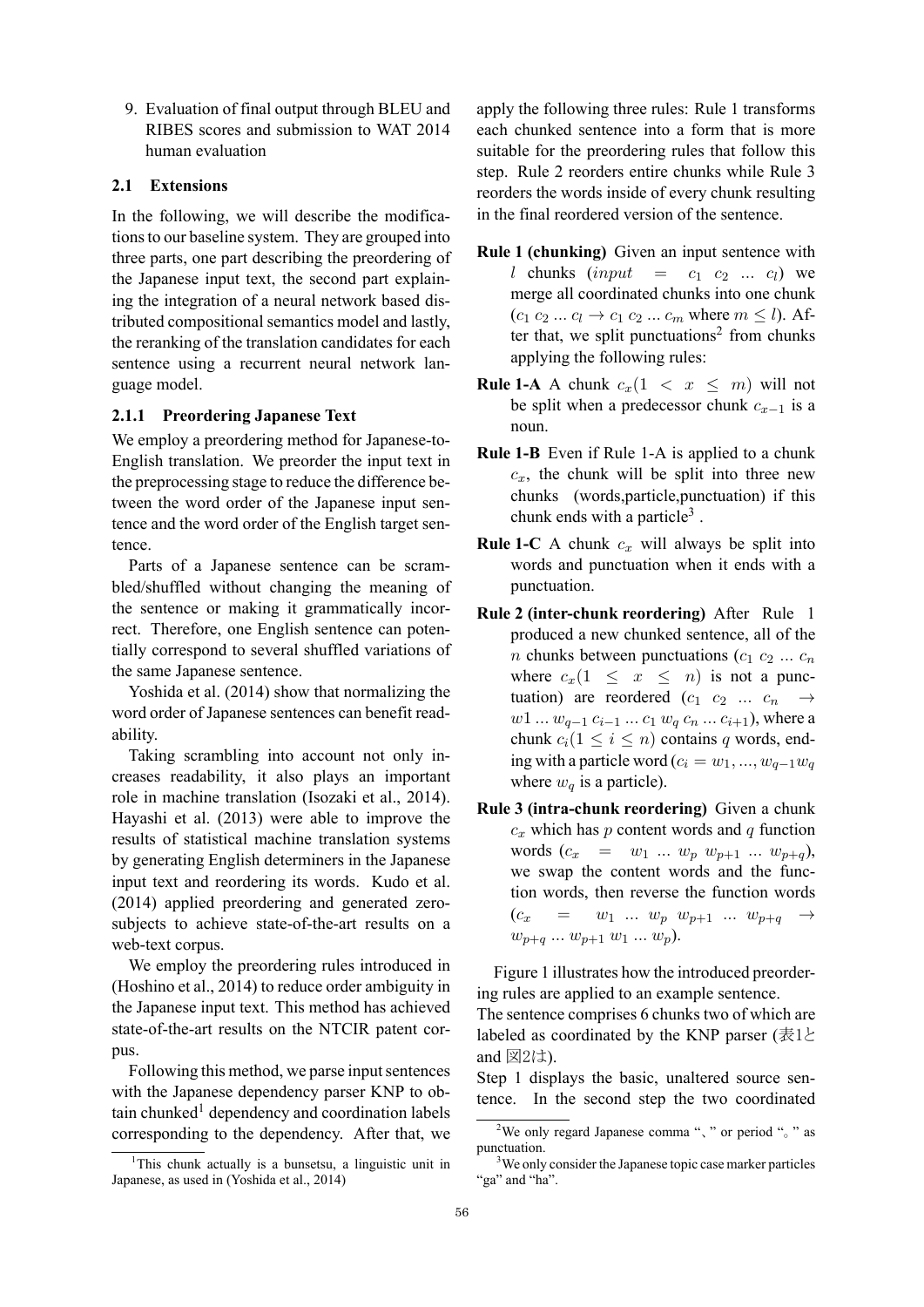

Figure 1: Illustration of the pre-ordering rules described in 2.1.1 to an example.

chunks are merged into one following Rule 1. Rule 1, Rule 1 A, B and C result in several splits (topic marker,"", ",") in step 3.

In step 4, Rule 2 causes "represent" and "following" to be switched. Finally, Rule 3 is applied in step 5 and affects only the Japanese text. いる and を, both labeled as function words by the parser.

### **2.1.2 Compositional Distributed Semantics**

Many machine learning algorithms require fixed length vectors as input. Of the various different ways to map words to vectors, neural network based models have proven very effective recently.

Vector representations (embeddings) created by these models have been utilized as features to achieve state-of-the-art results in several different Natural Language Processing tasks (Collobert et al., 2011; Mikolov et al., 2013; Baroni et al., 2014), giving rise to many new variants. Methods have been developed that are capable of embedding words from different languages into the same vector space (Zou et al., 2013), there are models that can induce representations of whole phrases or sentences instead of only single tokens (Socher et al., 2010; Le and Mikolov, 2014; Blacoe and Lapata, 2012) and there are models implementing a mixture of these two ideas, embedding phrases from different languages into the same vector space (Hermann and Blunsom, 2014; Cho et al., 2014).

Work has been published about integrating embeddings and neural network models into the statistical machine translation pipeline for various language combinations, however, we are not aware of any previous work attempting this for the Japanese/English language pair.

As a first step in this direction, we integrate the model introduced by Hermann et al. (Hermann and Blunsom, 2014) into our baseline system, specifically, we use a slightly modified version of the "BI" model described in the paper.



Figure 2: Illustration of model described in (Hermann and Blunsom, 2014), slightly modified to use mean instead of addition

From this point on we will refer to the model as embedding model or neural network model. Learned in an unsupervised way, we hope to indirectly inject context knowledge through the neural network model into our baseline machine translation system.

Figure 2 illustrates how the model is trained. The training is centered around a model *M* that looks up a word representation *w<sup>i</sup>* for each word in a given sentence and combines them by wrapping a hyperbolic tangent function (*tanh*) around the sum of the vectors of each bi-gram and computing the mean of these intermediate results. The original version described in (Hermann and Blunsom, 2014) applies addition instead of the mean. However, in preliminary experiments on an information retrieval task we obtained more promising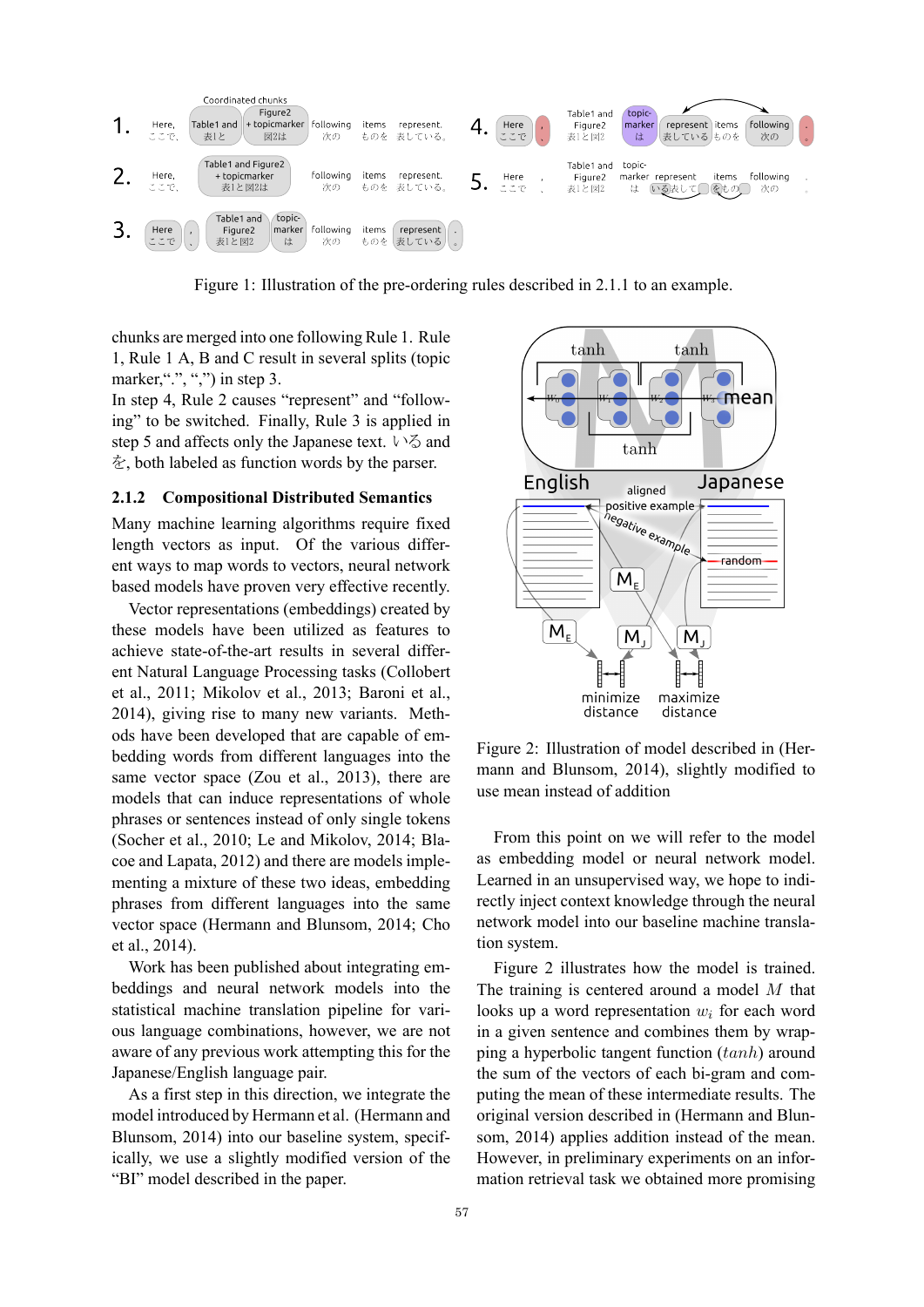results using the mean and therefore decided to exploit this insight.

One training step requires this model to be applied to three sentences: One English sentence, the Japanese sentence aligned to this English sentence and a Japanese sentence chosen at random from the corpus. There are two sets of word representations, a Japanese set and an English set, that are initially initialized at random by sampling values from a Gaussian centered at 0 with a standard deviation of 0*.*1. When looking up the vector representations to compose in the model, we choose the set of representations corresponding to the language that the currently handled sentence is in.

During training we then modify the word vectors to minimize the Euclidean distance between the vectors composed for the sentences of the valid, sentence aligned Japanese-English sentence pair and maximize the distance between the vectors of the English sentence and the randomly sampled Japanese sentence. By repeating this procedure for many sentence pairs the model learns to distinguish between valid translation pairs and invalid, randomly sampled pairs. At application time we exploit this property and compute a normalized distance between two given phrases or sub-phrases to judge their similarity.

Because this model only weakly incorporates order information on the bi-gram level it is applicable to very short phrases and even single tokens and can potentially even deal with preordered text. Due to this flexibility we can insert it into almost any part of the machine translation pipeline.

We trained the model on the 1 million parallel sentences in ASPEC that feature the highest alignment scores. We omitted the remaining 2 million sentence pairs completely to avoid introducing errors caused by incorrect alignment. Replacing tokens that occur less than 6 times in the training set resulted in more stable learning and better performance on a simple information retrieval task. After hyperparameter optimization the vectors in our embedding model were chosen to be 128 dimensional, the margin for the noise-contrastive objective was set to 1*.*0 and we regularized the word representations with a *l*2-regularization of 10*−*<sup>5</sup> . For faster training we utilized RMSProp (Tieleman and Hinton, 2012) with a decay of 0*.*99 and a learning rate of 0*.*001.

We explored two ways to include the method into our baseline system.

- **Feature Function** We created a new feature function that is utilized in the tuning phase of the log-linear translation model of our baseline. Moses allows us to access the text of each sub-phrase candidate pair evaluated during decoding. For each sub-phrase we compute its corresponding Japanese and English vector representation using our embedding model. We proceed by calculating a similarity score between the English and the Japanese sub-phrase vector. We chose the angular similarity, a normalized version ([0*,* 1]) of the cosine similarity, as it was superior to the Euclidean similarity in our previous experiments on an information retrieval task. Depending on the outcome we create one of 3 *Sparse Features*. One feature for highly similar phrases (similarity *>* 0.5), one for less similar phrases (similarity *≤* 0.5) and one for out-of-vocabulary cases where none of the tuples in one or both phrases could be found. This feature split is necessary to counteract problems with out-of-vocabulary cases. We encountered these cases specifically for phrases containing mostly named entities. Named entities are often not part of the pre-trained word representations. Even though moses would translate these tokens correctly (often just by transliteration) the score produced by the neural model would be not defined due to out-of-vocabulary errors. Not using this feature split lead to very poor performance.
- **Phrase Table** We computed a score for each phrase tuple in the phrase table of our system, following (Cho et al., 2014). We iterated through all phrase combinations present in the phrase table and added an additional similarity score computed by the neural model in the same way as described above for the feature function case. This does not require extending our baseline system, the system only needs to incorporate one more feature when reading the phrase table.

## **2.1.3 Reranking with the Recurrent Neural Network Language Model**

Neural Networks have been applied successfully in language modeling tasks over the past years (Mikolov et al., 2011a) and are increasingly often found in combination with or as an extension to statistical machine translation systems (Devlin et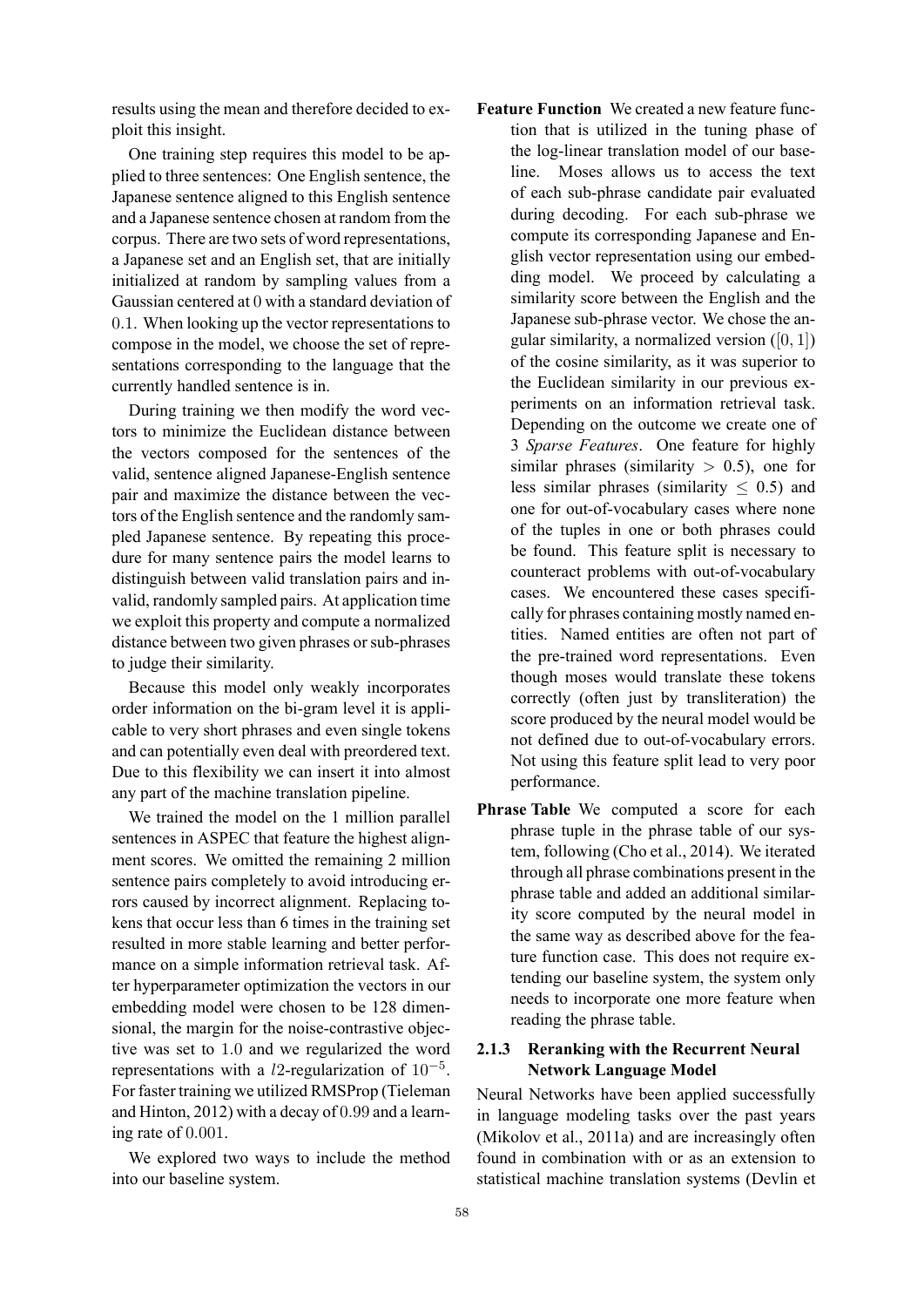al., 2014; Cho et al., 2014; Zhang et al., 2014; Liu et al., 2014).

We employ the Recurrent Neural Network Language Model Toolkit (RNNLM) (Mikolov et al., 2011b) to rerank the 100 best translation candidates for each sentence and use the best candidates for our submission.

# **3 Data**

We use only the provided ASPEC corpus and do not rely on any external resources. We train our language model with all 3 million sentences of the training set. For the translation model we only utilize the top 1 million sentences (regarding alignment scores). For hyperparameter tuning we use the development split of the corpus. Our preliminary evaluation is conducted on the *devtest* split, only the final results specified in the paper were calculated on the *test* split.

The default moses tokenization script does not perform Unicode NFKC normalization. Converting Japanese full width roman characters to half width characters is crucial to tackle transliteration cases from Japanese to English. Therefore we apply the following preprocessing steps before executing the moses tokenization script.

- 1. Conversion of XML entity names to Unicode characters
- 2. Character normalization by Unicode NFKC and deletion of double spaces
- 3. First letter lowercasing in all sentences without an all-uppercase first word
- 4. Conversion of double quotations to " and "
- 5. Commas, periods, and round brackets were regarded as tokens

In the final submissions, we applied the Moses detokenization script and converted the first letter of each sentence to upper case in order to avoid possible biases in the human evaluation.

## **4 Evaluation**

We evaluated our results on the test split provided with the ASPEC corpus. To avoid tokenization mismatches we applied the same tokenization method to the test set that we had previously used on the training set and computed BLEU and RIBES scores with the Travatar<sup>4</sup> scoring script. The scores published on the WAT auto-

| Preordering       | Embeddings                                                        | BLEU                    | <b>RIBES</b>            |
|-------------------|-------------------------------------------------------------------|-------------------------|-------------------------|
| No<br>No<br>No    | None (Baseline)<br><b>Feature Function</b><br>Phrase Table (full) | 19.16<br>18.95<br>18.82 | 63.41<br>63.48<br>63.23 |
| Yes<br>Yes<br>Yes | <b>Feature Function</b><br>None (Baseline)<br>Phrase Table (full) | 18.92<br>18.55          | 61.76<br>61 44          |
| No                | Phrase Table (1 col)                                              | 14.53                   | 60.59                   |

Table 1: Scores for different ways to include the Compositional Distributed Semantics model, with and without preordering. In the *Feature Function* setting, the embedding model was integrated as a feature function into Moses; in the *Phrase Table* setting we employed the model to produce a score for each entry in the phrase table of the baseline translation model. *(full)* means that we used the default moses scores plus the newly computed score, for *(1 col)* we used only the score without the Moses default scores.

matic evaluation website differ due to tokenization mismatches.

### **4.1 General Experiments**

As listed in Table 1 our baseline achieved a score of 19*.*16 BLEU and 63*.*41 RIBES. Both of these scores can be considered low compared to results acquired e.g. on the Chinese to Japanese task of WAT 2014 where the phrase-based baseline model provided by the organizers achieved a BLEU score of 27*.*96. The same baseline system only achieved 18*.*45 on the Japanese to English task which confirms that the Japanese to English translation task is highly difficult.

Settings with preordering consistently perform worse than their counterparts without preordering, even though the employed preordering method has proven very successful (Hoshino et al., 2014) on the NTCIR patent corpus before. We suspect the main cause to be the different domain of the text. The NTCIR workshop revolved around text from the patent and legal domain while WAT 2014 is based on the ASPEC corpus comprising abstracts from scientific papers. Sentences in patent and legal text must be phrased in a very concise and unambiguous way and therefore feature a lot of recurring phrases. Writers of scientific text have more freedom to express content in English and can draw from a larger set of ways to phrase their ideas. This looser structure leads to mismatches when applying the heuristic preordering rules.

Both ways to integrate the scores computed with

<sup>4</sup>http://www.phontron.com/travatar/ evaluation.html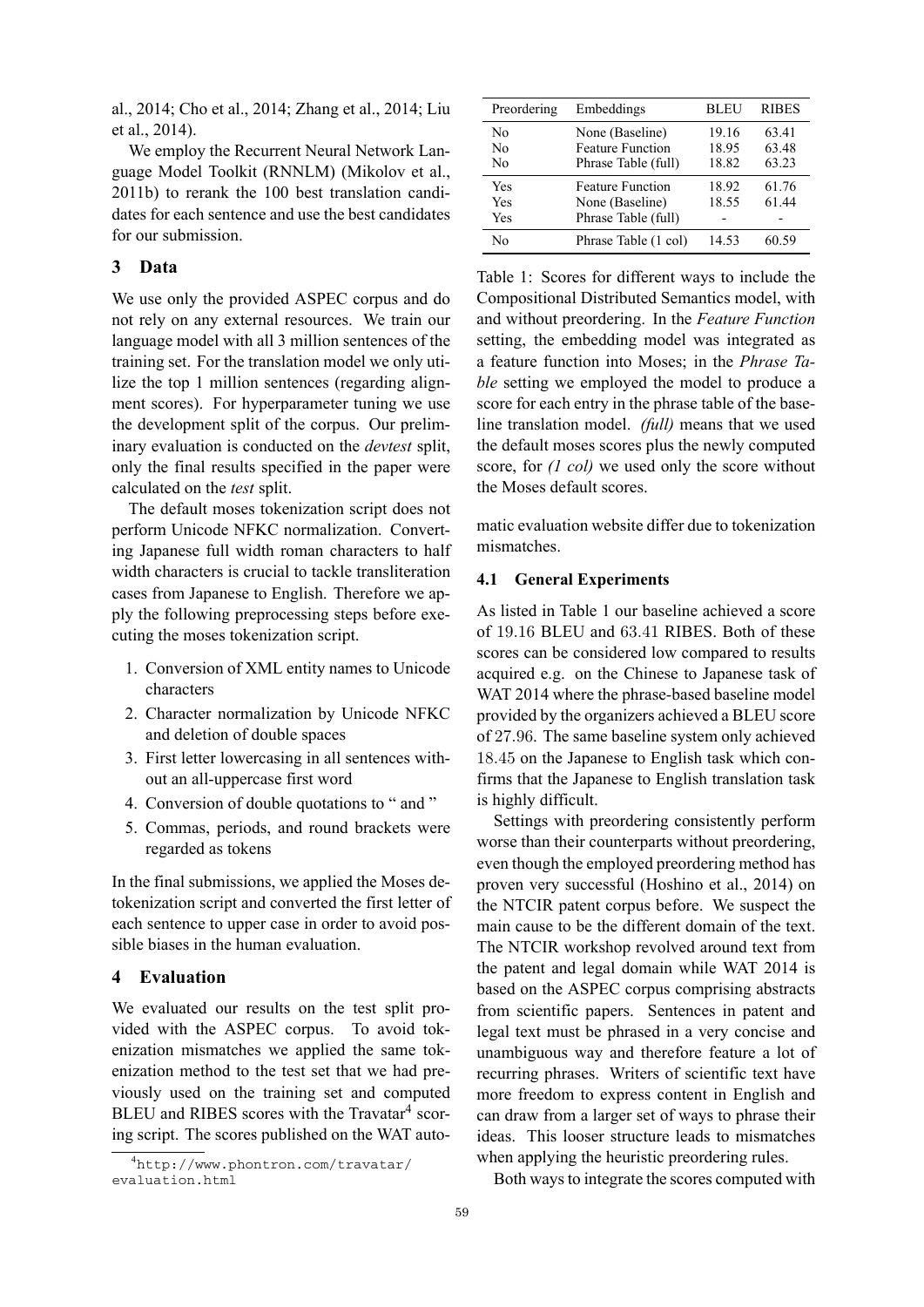the neural network model into the Moses pipeline perform roughly equally well, falling just a little short of the baseline but failing to beat it. (see *Phrase Table (full)* and *Feature Function*)

Examining phrase pairs and their scores revealed that the scores make sense in general, even identifying transliterations correctly with a high confidence. However, the model fails to capture an important property that prevents it from contributing information to Moses that is not already covered by the default features. It almost entirely neglects syntactic structure. Because of its objective to only distinguish valid translations from invalid ones, the model learns to ignore special characters, determiners and other words that do not possess a high discriminative value. The translation hypotheses of our baseline system, however, include many cases where the recognition of syntax and special characters is crucial to assign sensible scores. The values of word vectors of many stop words, determiners and special characters reveal that most of them are in close proximity to the zero vector. This vector consisting only of zeros constitutes the neutral element of the mean function as well as the hyperbolic tangent. Therefore, having or not having such a token in a sentence will only marginally change the composed representation.

This issue becomes particularly problematic for pairs of the form

| Japanese English |                   |
|------------------|-------------------|
| トークン             | token             |
| トークン             | token!            |
| トークン             | the token the the |

All three of these examples will have an almost identical score since the vectors of "!" and "the" were learned to be very close to the zero vector.

In an information retrieval context where processed sentences are sensible and sane, this property does not pose a huge problem. However, in the case of a phrase table or hypotheses in the tuning stage of an SMT system, cases like the one illustrated above occur regularly and should exhibit not the same but very different scores.

The *Phrase Table (1 col)* setting achieves 14*.*53 BLEU without utilizing the default Moses scores in the phrase table. We were surprised that having only one score value in the phrase table the system could reach a BLEU value that is not on an entirely different level than the baseline. We leave it to future research to investigate to what extend

| System                 | averaged Kendall's tau |
|------------------------|------------------------|
| Baseline               | 0.2990                 |
| Baseline + Preordering | 0.3712                 |

Table 2: Preordering Evaluation with Kendall's tau.

the neural model score can substitute the default Moses scores.

### **4.2 Preordering**

To separate the evaluation of our preordering method from the machine translation evaluation, we calculated an intrinsic quality measure specific to preordering.

We apply the procedure previously introduced by (Isozaki et al., 2010b; Hoshino et al., 2014).

In our baseline method we rely on MGiza++ to align Japanese and English sub-phrases. Without preordering MGiza++ will perform a lot of nonmonotonic alignments. The goal of preordering is to reduce the number of these non-monotonic alignments, in the best case leading to exclusively monotonic alignments. Utilizing Kendall's tau we can compare the alignments resulting from input with and without preordering. The closer this coefficient is to 1*.*0, the more monotonic are the alignments and the higher is the intrinsic benefit of the preordering. Table 2 lists the averaged coefficients computed with the baseline and the preordered input. It shows that our preordering performs better than the non-preordered system on this intrinsic measure.

Observations at the previously held NTCIR workshops indicated that better values in this measure correspond to better machine translation quality in terms of automatic as well as human evaluation. Our results in section 4.1 show that this intuition does not hold for the ASPEC corpus.

#### **4.3 RNNLM Reranking**

After training our baseline system including the neural network score feature function and obtaining 100 translation candidates for each input sentence of the test set, we apply the Recurrent Neural Network Language Model toolkit described in (Mikolov et al., 2011b) to re-rank these 100 best candidates according to their language model score.

Mikolov's implementation offers a variety of hyperparameters to tune the neural network training for optimal performance. Specifically, we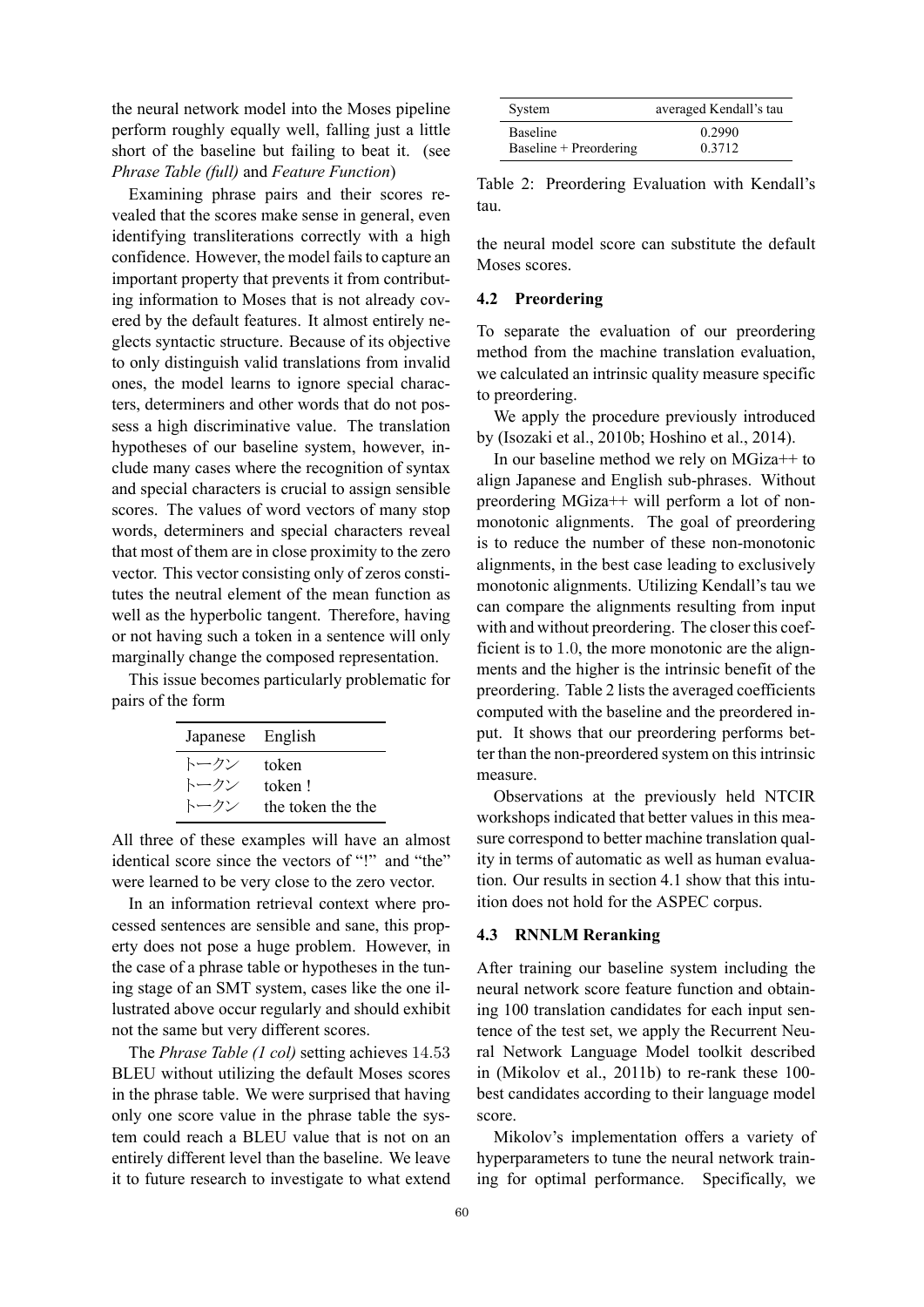| <b>RIBES</b> | BLEU  | hidden | direct | Preordering    |
|--------------|-------|--------|--------|----------------|
| 63.90        | 18.37 | 300    | 150    | No             |
| 63.74        | 18.40 | 300    | 100    | No             |
| 63.72        | 18.61 | 200    | 100    | N <sub>0</sub> |
| 63.66        | 18.30 | 200    | 150    | N <sub>0</sub> |
| 63.41        | 19.16 |        |        | N <sub>0</sub> |
| 62.06        | 18.36 | 200    | 100    | Yes            |
| 62.03        | 18.29 | 200    | 150    | Yes            |
| 61.99        | 18.34 | 300    | 150    | Yes            |
| 61.98        | 18.48 | 300    | 100    | Yes            |
| 61.44        | 18.55 |        |        | Yes            |

Table 3: Results for training the RNN LM with different hyperparameters applying it to re-rank the 100 best translation candidates for each output sentence of our SMT model. We varied the number of hidden units (*hidden*), the number of direct connections from input to output layer (*direct*) and kept the number of classes for the factored softmax fixed at 220 (following the recommendation in (Mikolov et al., 2011b) with # *classes* = √ size of vocabulary) and the number of steps of backpropagation-through-time fixed at 5. The *preordered* column indicates whether the preordering described in (Hoshino et al., 2014) was applied.

|                        | <b>BLEU</b> | <b>RIBES</b> | human     |
|------------------------|-------------|--------------|-----------|
| <b>Baseline</b>        | 1747        | 63.08        | $-5.750$  |
| Baseline + Preordering | 17.01       | 61.08        | $-14.250$ |

Table 4: Scores from WAT 2014 evaluation board.

adapted the number of hidden units and the number of direct connections from the input to the output layer. To choose the best settings we evaluated several configurations, the results for some of these configurations are displayed in Table 3. Reranking the translation candidates with the RNNLM improves the RIBES score while BLEU decreases instead. This pattern is consistent over all settings displayed in the table. Further, all settings with preordering perform worse than their counterparts without preordering. This goes along with previous observations presented in Table 1. The RIBES measure was specifically designed with distant language pairs like English and Japanese in mind(Isozaki et al., 2010a). With an increase of almost 0*.*5 from the non-preordered baseline to the best results with reranking and even more improvement for the preordered case, we conclude that reranking with an RNNLM improved our translation results significantly.

### **4.4 WAT 2014 Evaluation Board**

The BLEU and RIBES scores on the official evaluation board as reported in Table 4 differ largely from the results presented in Table 1. This is due to tokenization mismatches.

Since our baseline system differs slightly from the system provided by the WAT 2014 organizers we submitted our baseline as a point of reference for our own experiments to the human evaluation. As our second submission to the human evaluation we chose our baseline with preordering. Preordering has proven successful in previous NTCIR workshops but has failed to improve upon the baseline in WAT 2014.

Table 4 shows that our baseline performs slightly worse than the baseline of the organizers. We are primarily interested in the difference between our baseline and our baseline with preordering. The human evaluation confirms that preordering has a negative effect when applied to the AS-PEC corpus. According to the WAT 2014 homepage, the scores of the human evaluation are calculated by repeatedly comparing sentences from the submissions to their corresponding outputs of the baseline system provided by the organizers. They therefore indicate how a submission performs in comparison to the organizer's baseline. The fine grained results of the human evaluation in WAT 2014 offer a good opportunity to investigate the effects of our preordering method.

Examples illustrating the effect of the applied preordering method are shown in Table 5. We only picked examples featuring clear annotator agreement. -1 indicates that the organizers' baseline was assessed as superior to our system, 1 that it was evaluated to be inferior.

The biggest change in both of the examples shown in Table 5 was induced by the same preordering rule (Rule 2). Due to the lack of a topic marker in both source sentences Rule 2 caused the main verb to be brought to the front of the sentence.

Despite the similarity in the preprocessing step the quality of the translations differs heavily. While Example 2 was evaluated as superior to the organizers' baseline, Example 1 was received as just the opposite.

In example 1, the preordered main verb ("discussed") was omitted entirely in the output of our system, changing the meaning from a discussion to a statement.

On the contrary, the output of our system for ex-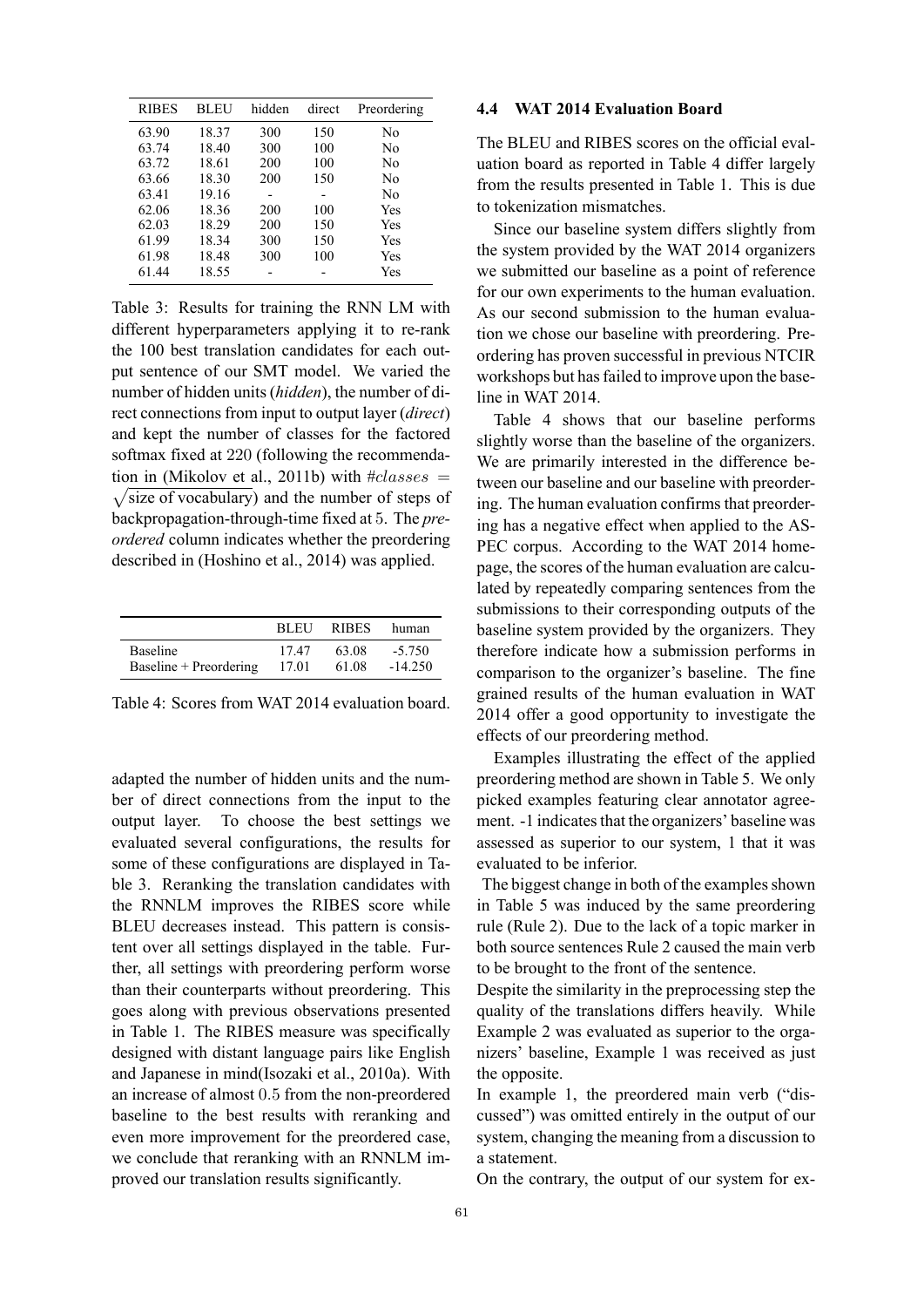|                                           | Example 1: Negative Impact of Preordering                                                   |  |
|-------------------------------------------|---------------------------------------------------------------------------------------------|--|
| human judgment                            | $-1 - 1 - 1$                                                                                |  |
| Source                                    | プラスチック以外の非金属製の義肢装具材料について論じた。                                                                |  |
| Preordered Source                         | 論じたついてに義肢装具材料の非金属製のプラスチック以外。                                                                |  |
| Baseline + Preordering                    | The non - metallic materials of a prosthesis apparatus is made of plastics.                 |  |
| Organizers'                               | The non - made of metal except for the plastic prosthesis apparatus material are discussed. |  |
| Reference                                 | Artificial limb apparatus nonmental material other than plastic is discussed.               |  |
| Example 2: Positive Impact of Preordering |                                                                                             |  |
| human judgment                            | 111                                                                                         |  |
| Source                                    | 標記の新しいインライン流量計を開発した。                                                                        |  |
| Preordered Source                         | 開発 した を インライン 流量 計 新しい の 標記 。                                                               |  |
| Baseline + Preordering                    | We have developed a new in-line flowmeter.                                                  |  |
| Organizers'                               | The titled new in-line flowmeter was developed.                                             |  |
| Reference                                 | The titled new in-line flowmeter was developed.                                             |  |

Table 5: Positive and negative effects of preordering

ample 2 shows a very natural structure, following the word order of the preordered Japanese source almost exactly.

## **5 Conclusion and Future Work**

In this work we investigated several modifications and insertions to the pipeline of our baseline statistical machine translation system.

In the preprocessing phase we preordered the Japanese input text to compensate for order differences in the distant Japanese-English language pair. In the tuning phase of our decoder we evaluated different ways to include phrase similarity scores computed utilizing a neural network based compositional distributed semantics model. In the postprocessing phase we reranked the translation candidates for each sentence according to scores calculated with a recurrent neural network language model.

To our knowledge this is the first attempt to utilize neural network features directly integrated into the tuning and decoding process of a SMT system in a Japanese-English translation task. We therefore regard this work a first step towards improving Japanese to English translation systems by tightly coupling them with neural networks.

Our experiments show that preordering fails to yield the same improvements in the scientific paper domain that it has previously achieved on text from the legal/patent domain. We attribute this to the difference in the rigidness of possible formulations in these domains. The heuristic rules our preordering method is based on can better capture the more rigid sentences in the patent domain while they are prone to mismatches on the less rigid sentences in the scientific paper domain.

We conclude that neural networks utilized in

machine translation should take word order into account and should be trained towards objectives that do not neglect syntactic features. The semantic similarity that can be captured by the model described in (Hermann and Blunsom, 2014) appears to be already sufficiently covered by the default features of our baseline system for the case of machine translation.

Employing the recursive neural network language model introduced by Mikolov et al. (Mikolov et al., 2011a) has proven successful for reranking translation candidates and significantly improved the RIBES score in our experiments.

Recent work (Devlin et al., 2014; Cho et al., 2014; Zhang et al., 2014; Liu et al., 2014) proves, there is a lot of potential in utilizing neural network based models in the machine translation pipeline. With the lessons learned from our work we hope for successful applications of this combination to the Japanese-English language pair in the future.

### **References**

- Marco Baroni, Georgiana Dinu, and Germán Kruszewski. 2014. Don't count, predict! a systematic comparison of context-counting vs. context-predicting semantic vectors. In *Proceedings of the 52nd Annual Meeting of the Association for Computational Linguistics*.
- William Blacoe and Mirella Lapata. 2012. A comparison of vector-based representations for semantic composition. In *Proceedings of the 2012 Joint Conference on Empirical Methods in Natural Language Processing and Computational Natural Language Learning*.
- Kyunghyun Cho, Bart van Merrienboer, Caglar Gulcehre, Fethi Bougares, Holger Schwenk, and Yoshua Bengio. 2014. Learning phrase representations using rnn encoderdecoder for statistical machine translation. *arXiv preprint arXiv:1406.1078*.
- Ronan Collobert, Jason Weston, Léon Bottou, Michael Karlen, Koray Kavukcuoglu, and Pavel Kuksa. 2011.